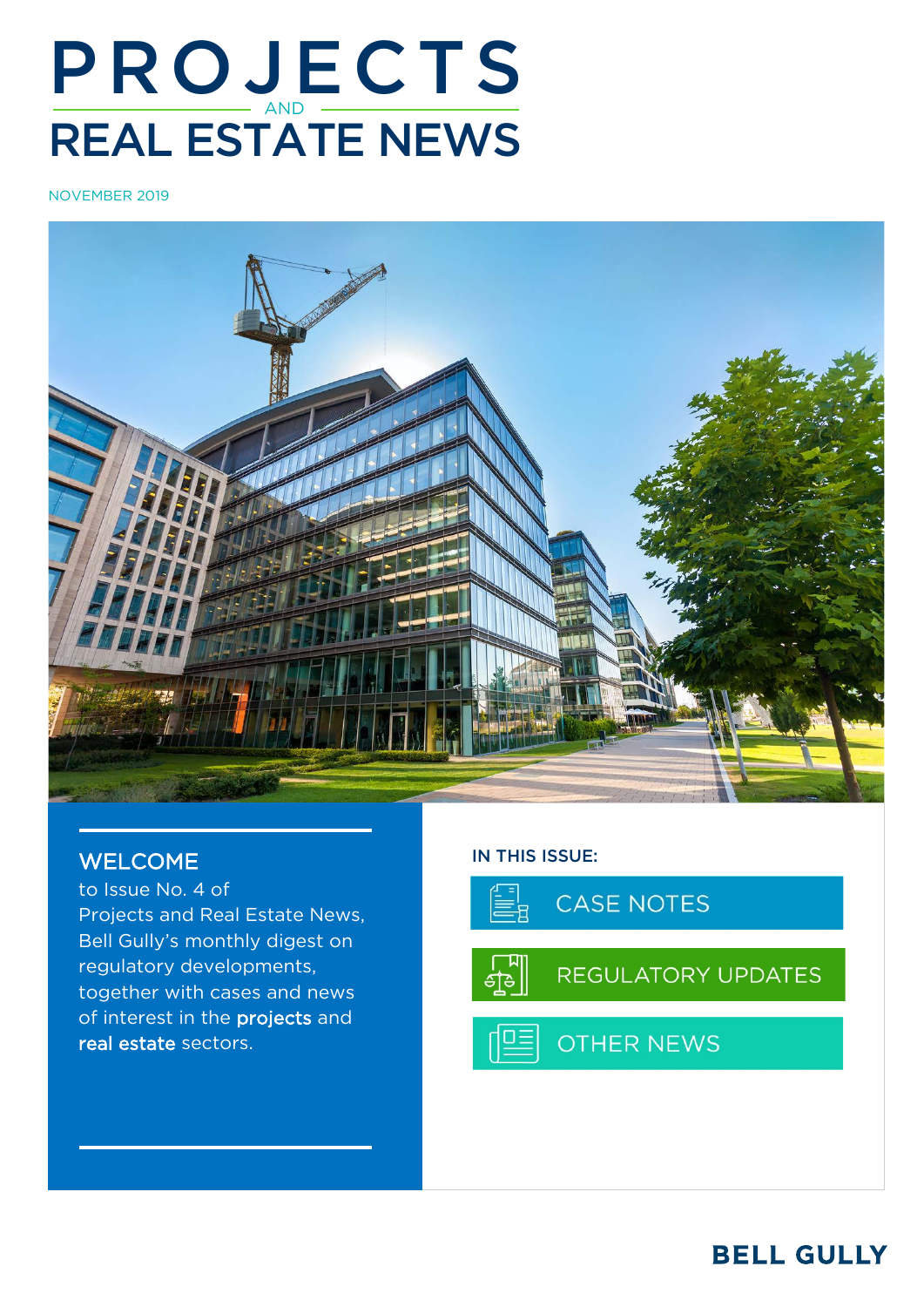# CONTENTS

<span id="page-1-0"></span>CONTENTS

**\* [REAL ESTATE](#page-2-1)** 

- [Does a real estate agent \(as the vendor's agent\) owe a duty of care to the purchaser?](#page-2-2)
- [Interim injunction granted for ignoring right of way terms](#page-3-0)

**[PROJECTS](#page-4-0)** 

• [Failure to specify due date in payment claim invalidates demand for payment](#page-4-1)

### [Regulatory Updates](#page-6-0) 7

**\* [REAL ESTATE](#page-6-1)** 

- New "National Interest Test" and other changes [for overseas investment regime](#page-6-2)
- [Government introduces another suite of residential tenancies law reform](#page-6-3)
- [IRD numbers required for main home transfers from 1 January 2020](#page-7-0)

#### [Other News](#page-8-0) 9

**\*** [REAL ESTATE](#page-8-1)

• [New standard sale and purchase agreement form for property transactions](#page-8-2)

**[PROJECTS](#page-8-3)** 

- [Infrastructure Commission publishes updated pipeline](#page-8-4) on infrastructure spending
- [Construction lender launched for builders and developers](#page-9-0)

#### Need more information?

Projects and Real Estate News is a monthly digest on regulatory developments, together with cases and news of interest in the projects and real estate sectors.

For more information, please contact [Sonia Ng,](mailto:Sonia.ng@bellgully.com) or your usua[l Bell Gully contact,](mailto:https://www.bellgully.com/our-people) or visit our [website.](http://www.bellgully.com/) 

Disclaimer: This publication is necessarily brief and general in nature. Any case summary may only discuss some, not all, aspects of a case. You should seek professional advice before taking any action in relation to the matters dealt with in this publication. Links to third party websites in this publication are not monitored or maintained by Bell Gully. We do not endorse these websites and are not responsible for their content. We accept no responsibility for any damage or loss you may suffer arising out of access to these websites. Please read all copyright and legal notices on each website prior to downloading or printing items to ensure that such actions are permitted under the third party website's copyright notices, legal notices and/or terms of use.

PAGE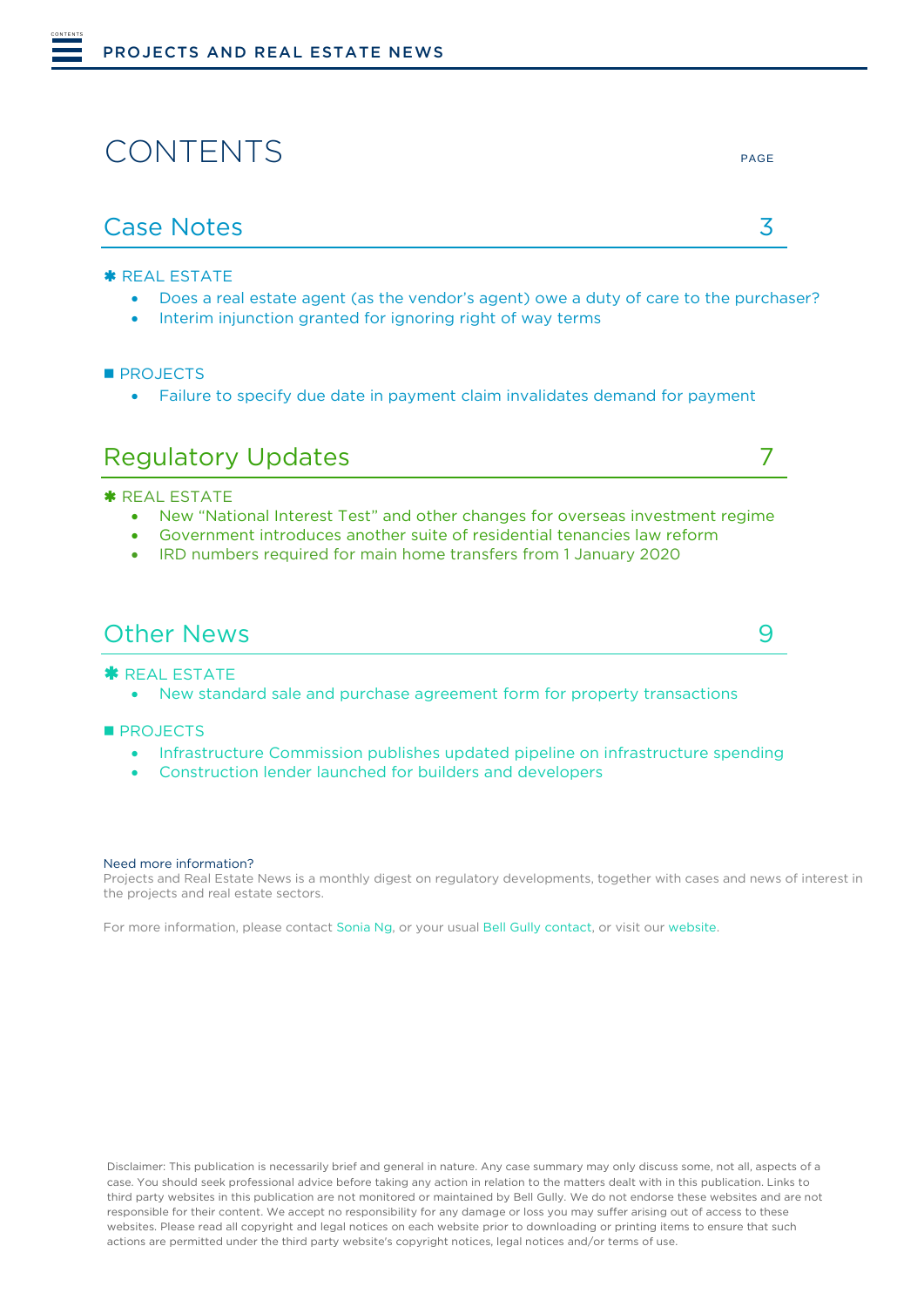<span id="page-2-1"></span><span id="page-2-0"></span>

#### \* REAL ESTATE

#### <span id="page-2-2"></span>Does a real estate agent (as the vendor's agent) owe a duty of care to the purchaser? Johnston v Colliers International NZ Ltd [2019] NZHC 2711

In summary: This was a case where the High Court held it is possible for a real estate agent to owe a duty of care to the purchaser of a property, at least specifically in relation to negligent misstatements. That is an interesting aspect, given real estate agents are generally engaged and paid by vendors and act as the vendor's agent in property transactions.

In this case, the purchaser of a property sued the real estate agent involved in facilitating the transaction. The agent was the vendor's agent. The purchaser contended that the agent failed to give them correct and adequate GST advice about the implications of the purchase, and failed to advise them to seek legal advice about GST before finalising the offer.

The Court ultimately did not rule definitively on whether the agent was liable to the purchaser, given this was a summary judgement application where the agent sought the Court's order to strike out the purchaser's claim. At that stage, the Court only had to decide whether the purchaser had a reasonably arguable cause of action in negligence, and if not, whether the purchaser's other causes of action can succeed. If the Court is satisfied that none of the purchaser's causes of action can succeed, then it must strike out the purchaser's claim.

Relevant facts: The agent had prepared the purchaser's offers on the subject properties using preprepared template sale and purchase agreements. The template was pre-formatted to indicate that the vendor was GST-registered, and that the purchase price would be "plus GST, if any". Schedule 2 of the agreement, which must be completed if the vendor indicates they are GST-registered, had not been completed. The purchaser did not seek legal advice prior to signing the agreement.

The purchaser alleged that the agent knew GST was payable, as he knew that the vendor was GSTregistered and that the transaction did not qualify for zero-rating of GST. In those circumstances, the purchaser claimed the agent was negligent in failing to delete the "*if any*" caveat when indicating the purchase price was "plus GST, if any" on the agreement. The effect was the purchaser was under the mistaken impression that GST might not be payable.

The Court's analysis: Whilst acknowledging that it was "extraordinary" that the purchaser did not obtain legal advice before signing the agreement, the Court refused to strike out the purchaser's claim. It considered that on the facts and legal principles applicable, it is possible to hold that the parties were in a sufficiently proximate relationship, where the agent had assumed (or could be deemed to assume) responsibility for the statement about GST in circumstances where he knows or ought to know that his words are such to engender a reasonable reliance by the purchaser. These are the key considerations to establish a claim of negligent misstatement.

The Court found it was possible to argue that the agent had assumed responsibility to ensure the GST description was correct in relation to the purchase price, in circumstances where he knew the purchaser had not received independent legal advice. In those circumstances, it was also both foreseeable and reasonable that the purchaser would rely on the agent's representations, the Court held.

The final ruling on whether the agent in fact owes a duty of care to the purchaser for the alleged negligent misstatement in this case remains to be seen. The issue will need to be definitively decided at trial. It has been argued for the agent that it is not fair or reasonable to bestow an obligation or impute knowledge of GST liability on an agent, especially since in this case, the vendor's solicitors themselves were unaware until just before settlement that GST was payable.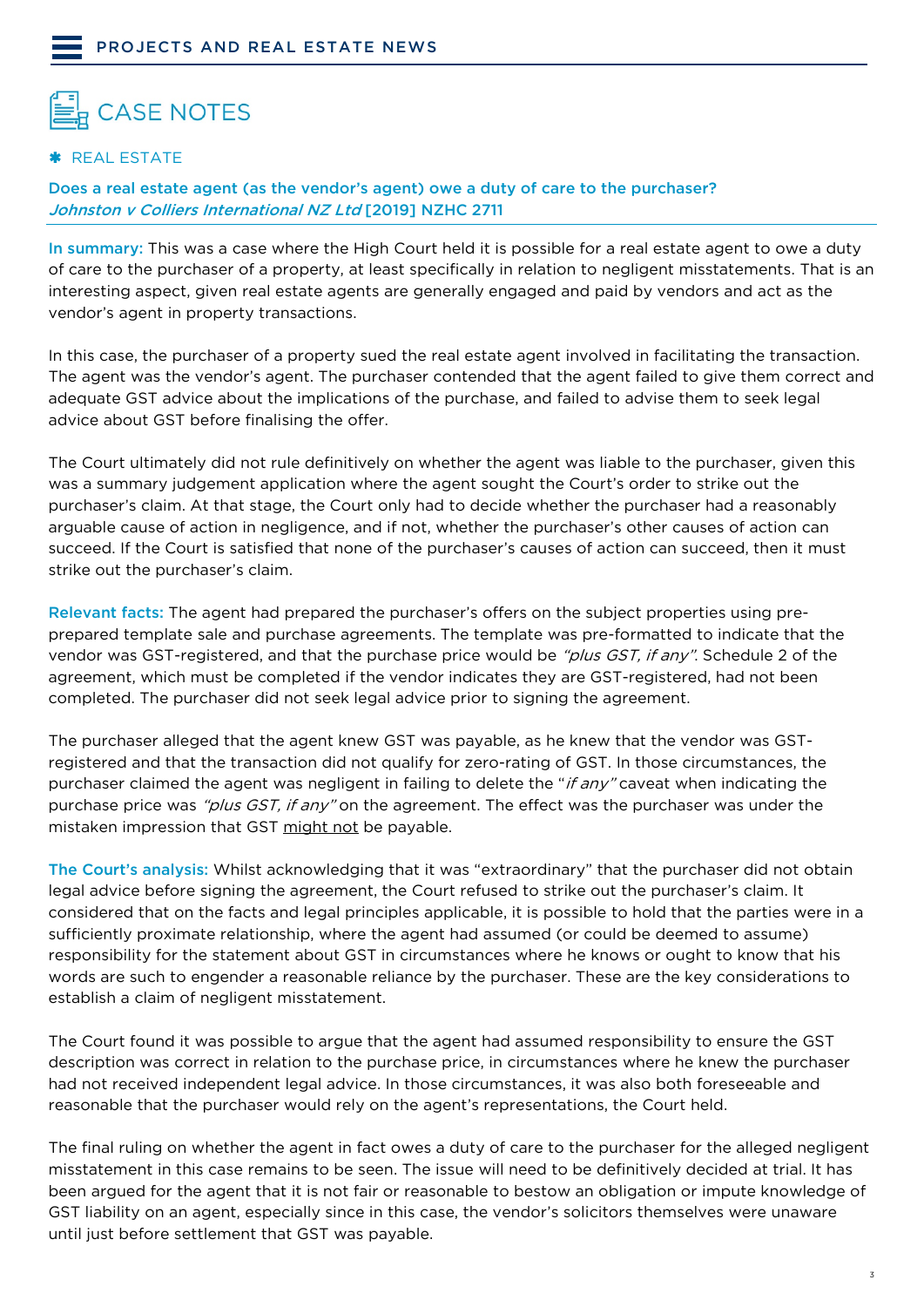#### [PROJECTS AND REAL ESTATE NEWS](#page-1-0)

Practical points: For now, it is noteworthy to point out:

- Although real estate agents are usually appointed and paid by the vendor and act as the vendor's agent, it is possible that they could be considered to owe a duty of care to a purchaser in some circumstances. Agents could also be disciplined by the Real Estate Authority for failing to exercise the requisite skill and standard required of agents, although they are not usually ordered to pay compensation to affected parties unless the breach is of a more serious nature;
- It is important that vendors and purchasers obtain legal advice prior to entering any sale and purchase agreements for a property. The purchaser in this case had not done this and was met with expensive consequences in relation to GST liability, and will have to go through technical legal hurdles in court proceedings if they wish to prove the agent was vicariously liable for the GST liability;
- In the standard ADLS/REINZ sale and purchase agreement form that is widely used in property transactions, "*plus GST, if any*" clauses are commonly used to denote whether the purchase price is inclusive or exclusive of GST, if any GST is payable. It does not usually act as a confirmation of whether any GST in fact is payable. That is a question best addressed to a lawyer experienced in the area or a tax specialist.

Bell Gully advises regularly on all aspects of real estate law, including title reviews and due diligence on property purchases and tax issues. Please contact one of our real estate lawyers if you have an issue that requires attention – we would be happy to assist.

#### <span id="page-3-0"></span>Interim injunction granted for ignoring right of way terms A C Rhodes Ltd v Bush Inn Shopping Centre Ltd [2019] NZHC 877

In summary: Two neighbours that own adjoining commercial properties in Christchurch were embroiled in a dispute where the plaintiff, A, contended that their neighbour, B, committed the tort of nuisance by disturbing rights of way that were granted to A by way of two easements registered over the title.

For over 22 years, the easements have given A and A's tenants and invitees the right to use part of B's land for uninterrupted vehicle and pedestrian access for the benefit of A and the significant businesses operating from A's land. There were four areas of B's land which were the subject of the rights of way.

Relevantly, the easements entitled B to relocate the rights of way, but B must "provide similar access rights" to A.

In 2017, B decided to demolish an existing building on site to build a larger building in its place. However, B did not put in place similar rights of way for A when construction fences, installed around the building site, effectively closed off at least two of the four rights of way granted to A.

The Court was critical of B's conduct, especially due to the evidence which appeared to indicate B had deliberately chosen to commence its building project without putting in place similar access arrangements for A and A's tenants. There were considerable negotiations between the parties over the access matters before construction took place. Nothing finally appeared to have been concluded or resolved. However, the evidence indicated that after some period of silence or inaction, B had in early 2019 simply fenced off the building site and shut down access for A and its tenants without any detailed reference to A.

The Court granted the interim injunction, ordering B to stop blocking A's rights of way until alternative replacement access is created. The Court suggested that where replacement alternative access for A is not possible then the parties may need to consider some other suitable arrangement, such as a compensation agreement.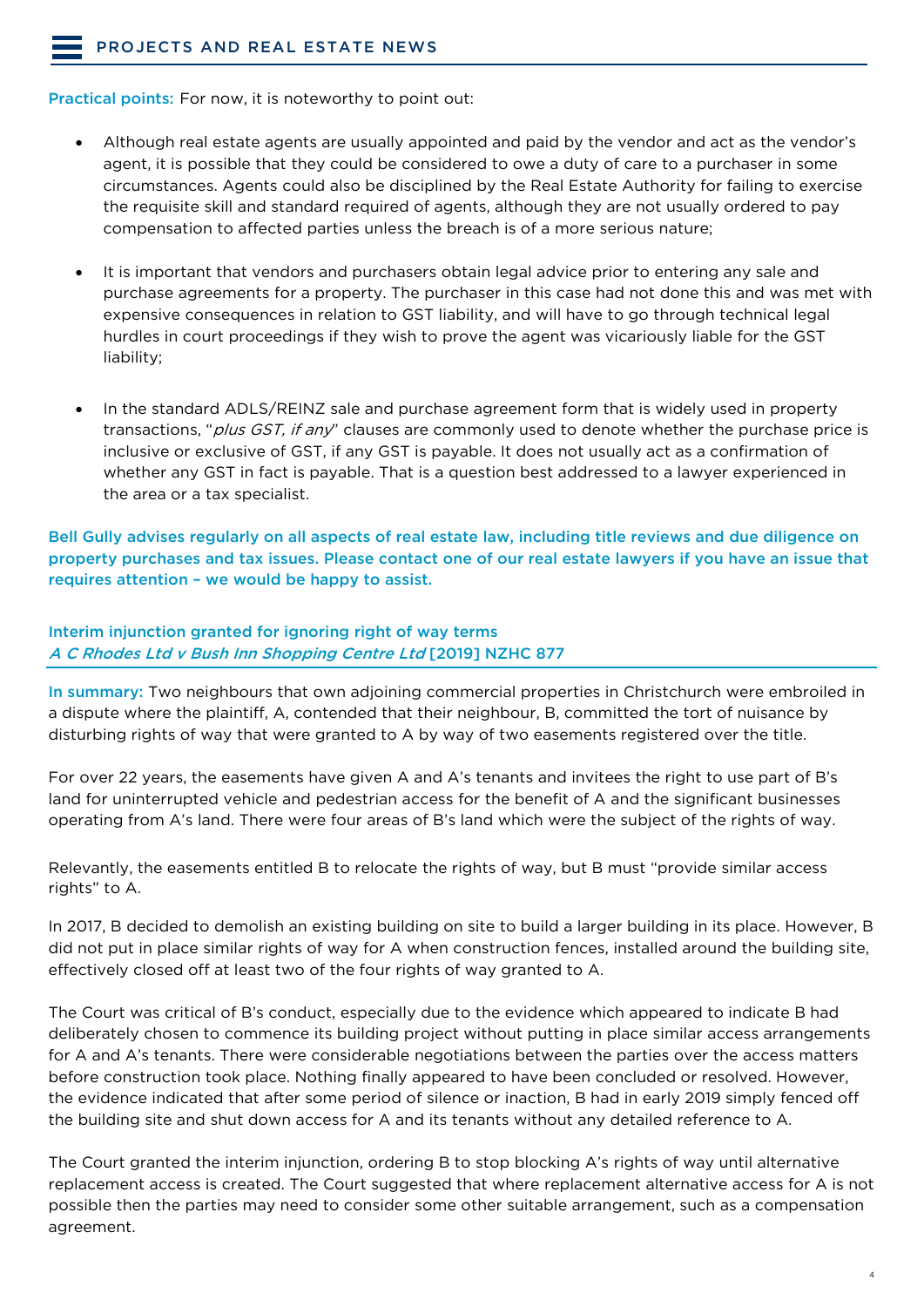Practical points: It is important to be aware of any easements and rights created over your property before undertaking any development works. A lack of understanding or disturbance of those rights can cause tense neighbourly relations, and commencing any development or construction works without reference to those terms can create undesirable consequences, as in this case where B's construction plans had to be suspended to address the access rights issue first.

#### <span id="page-4-0"></span>**PROJECTS**

<span id="page-4-1"></span>Failure to specify due date in payment claim invalidates demand for payment Cromi Investments Ltd v CMP Construction Ltd [2019] NZHC 2142

In summary: The Construction Contracts Act 2002 (the CCA) established a strict payment regime between parties to a construction contract. To recover payments under a construction contract, the payee must make a payment claim and the payer must respond by means of a payment schedule within the prescribed time.

If the payer does not pay the claimed amount before the due date or provide a payment schedule within the specified time, the payee may recover the unpaid portion indicated in the payment claim as a debt, and no dispute between the parties can generally affect the payee's entitlement to be paid in this situation. In short, the payer must simply "pay up", and pursue any disputes later.

The CCA also prescribes the formal requirements for a payment claim. This case is an example where noncompliance, even for one aspect of a payment claim, can invalidate it and affect a payee's entitlement to recover the amount claimed from the payment claim.

Relevant facts: The principal in this case engaged the contractor for construction of a large Auckland development. The construction contract was in the New Zealand standard contract form NZS 3915:2005, as amended by special conditions.

The parties were engaged in a prolonged dispute over remedial works required at the development, and the release of the final tranche of retention monies held by the principal under the contract.

According to the principal, the contractor did not issue a valid payment claim, failed to attend to all the notified defects, and the cost to remedy the outstanding defects was (arguably) more than the amount of the retention monies. The contractor contended that its payment claim was valid and the principal failed to provide a payment schedule in response within the prescribed time under the CCA.

Against this backdrop, the contractor served the principal with a statutory demand under the Companies Act 1993 to recover the amount of the unpaid retention money deliverable on completion of the contract. The principal applied to the Court to set aside the statutory demand.

Legal principles: In considering whether to set aside the contractor's statutory demand, the Court noted:

- Under the strict payment regime under the CCA, if the contractor's payment claim was valid and the principal had failed to provide a payment schedule in time, then the principal must simply "pay up" and pursue any dispute later;
- If, as the principal contended, the contractor's payment claim was indeed invalid, then the Court must set aside the statutory demand if it is satisfied that, amongst other things, there is a substantial dispute about whether the debt is owing or due.

The Court's analysis: Having set out the relevant legal framework and principles, the Court then found:

The contractor's payment claim was invalid for the purposes of the CCA. The claim failed to indicate the due date for payment, which is a mandatory technical requirement under the CCA.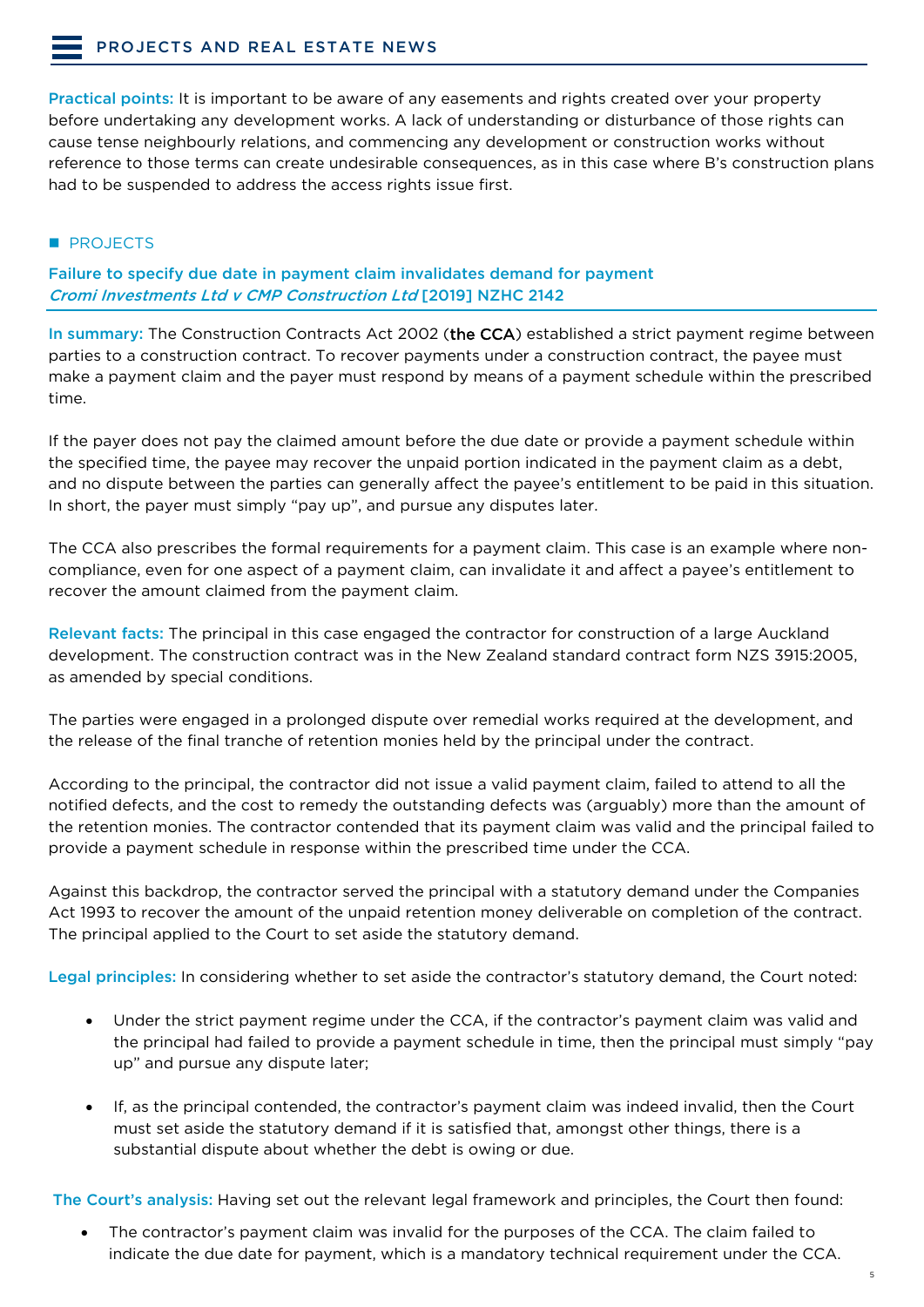- o The contractor pointed out that its payment claim was accompanied by a copy of the principal's Proposed Final Account Certificate, which contained the note "certified payment is due as per contract terms". The contractor argued the text "certified payment is due as per contract terms" is sufficient to indicate a due date.
- o The contractor also relied on previous cases, where payment claims were considered valid if, rather than containing a specific due date, they contained a process for determining the due date instead. The contractor argued its payment claim should be treated similarly.
- o The Court rejected the contractor's argument because, unlike the previous cases that the contractor relied on, the contractor's payment claim simply contained an overarching reference to the "terms of the contract", instead of containing a contractual formula for determining a due date. The text "certified payment is due as per contract terms" was also on the principal's proposed final account, attached as an overleaf to the contractor's payment claim. The Court was not convinced that the principal, as recipient of the payment claim, could reasonably be expected to identify that text as part of the contractor's own message.
- Having found the contractor's payment claim was invalid, the Court was open to consider whether there was a substantial dispute sufficient to set aside the contractor's statutory demand. That depended on whether the principal had established it has an arguable case that the cost of the incomplete remedial works exceeded the amount claimed by the contractor's demand. On the facts, the Court found there was a genuine dispute as to the amount that is due and when it is due. It opined that the dispute resolution process in the contract was the appropriate forum to resolve the outstanding dispute.

Practical points: Compliance with the technical requirements of the CCA is mandatory if a party wishes to rely on the CCA's strict "pay now, argue later" payment regime. A payee issuing a payment claim should ensure their claim contains all the information prescribed by the CCA.

An overarching reference to the "terms of the contract" in a payment claim may not, as indicated by this case, be sufficient to indicate a payment due date. The claim should contain either a specific date, or a clear process for determining the due date.

Failure to include all the required contents in a payment claim may invalidate the claim, thereby affecting a payee's entitlement to be paid under the "pay now, argue later" regime.

Bell Gully has lawyers with specialist experience in construction law and procurement projects. Please feel free to contact one of our team if you need assistance with a construction law related matter.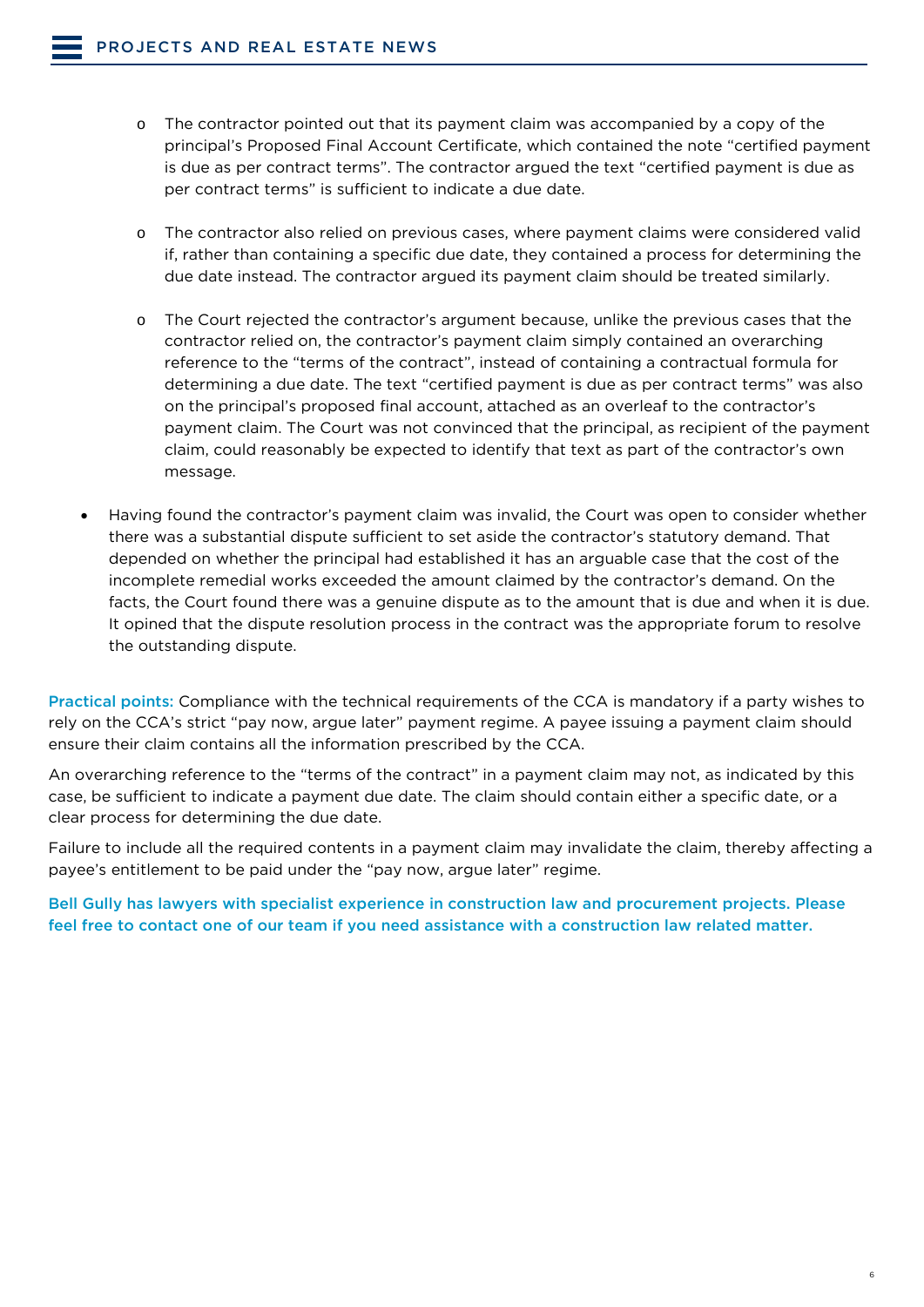<span id="page-6-0"></span>

#### <span id="page-6-1"></span>\* REAL ESTATE

<span id="page-6-2"></span>New "National Interest Test" and other changes for overseas investment regime

Associate Finance Minister David Parker announced on 19 November that the Government will introduce a number of changes to the Overseas Investment Act 2005 (the Act). A bill implementing the changes is expected to be introduced in early 2020.

According to Minister Parker's press release:

- A "National Interest Test" will be introduced to screen investments that "pose a significant risk to national security or public order". This will see that assets which may not currently be screened under the current law, such as ports and airports, telecommunications infrastructure and other critical infrastructure, be screened through a national interest lens.
- A "call in" power will apply to the sale of strategically important assets, such as firms developing military technology or investments in significant media entities if they are likely to damage national security or democracy.
- Assessment of the impact of water quality and sustainability of water bottling enterprises will be required when considering an investment in sensitive land.
- The new law will reflect an existing Ministerial directive requiring that overseas investment in farmland must show "substantial" benefit to New Zealand.
- Red tape around the consent process is proposed to be reduced, including by setting specific application timeframes and exempting some low risk transactions, such as companies that are majority owned and controlled by New Zealanders.
- Maximum penalties for breach of the Act will increase from \$300,000 to \$10 million for corporates.

#### Increased thresholds for Australian investments in significant business assets

The thresholds for Australian investors needing consent for investments in significant business assets under the Overseas Investment Act are also being increased. From 1 January to 31 December 2020, the thresholds will increase to:

- For Australian non-government investors, NZ \$537 million;
- For Australian government investors, NZ \$113 million.

#### For more details, please [click here to read Bell Gully's commentary.](https://www.bellgully.com/publications/government-to-introduce-a-national-interest-test-to-the-overseas-investment-regime)

Read the [Government's press release](https://www.beehive.govt.nz/release/national-interest-test-added-overseas-investment-rules) here.

#### <span id="page-6-3"></span>Government introduces another suite of residential tenancies law reform

The current Government has passed a number of changes that impact residential tenancy law since it came to power.

These changes include the banning of letting fees, passing the Healthy Homes Standards which prescribe minimum standards for the condition of residential rental housing, and passing the Residential Tenancies Amendment Act 2019 which related notably to tenants' liability for damage and the renting out of premises that are unlawful for residential use.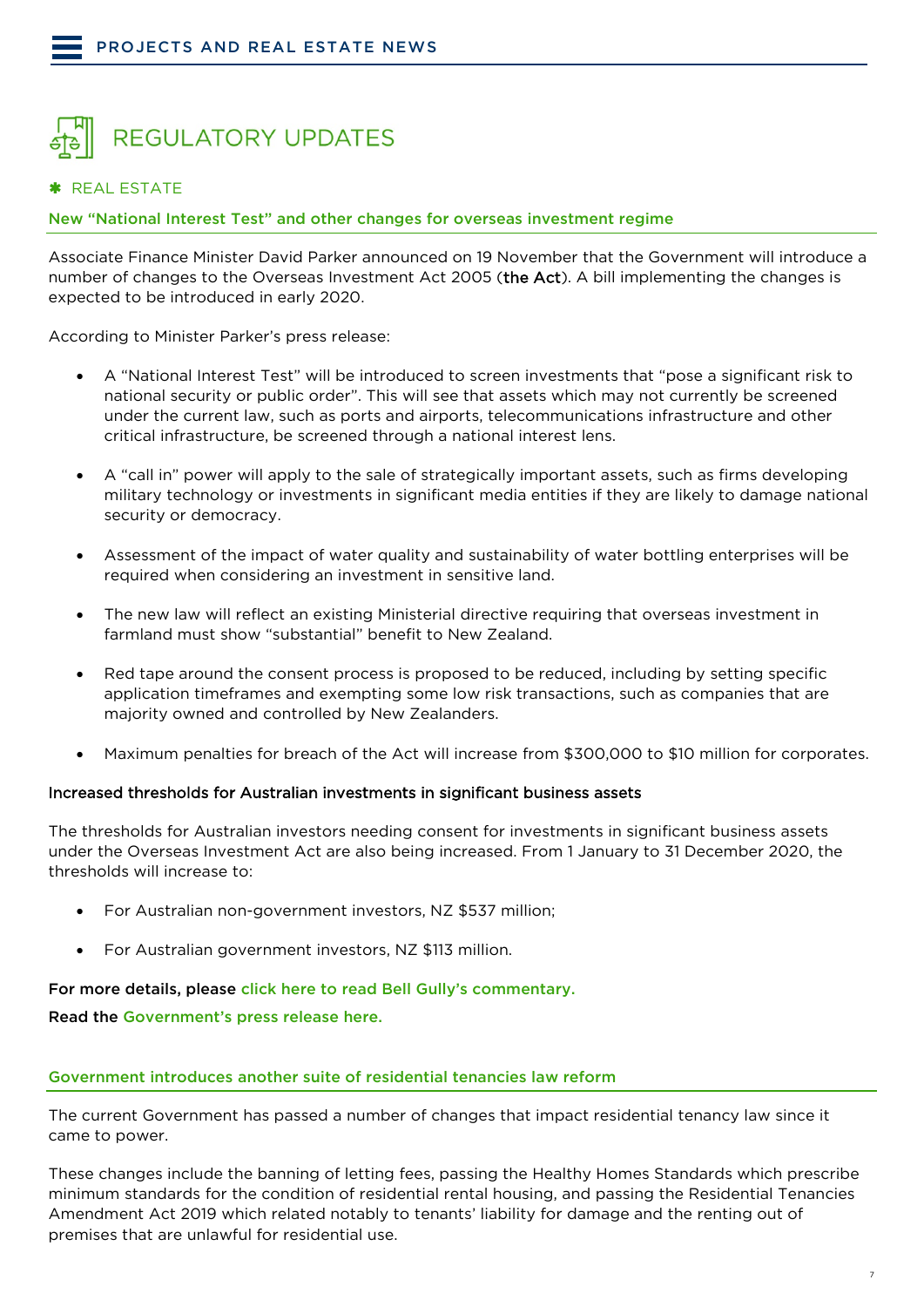This month the Government has announced another set of reforms to the Residential Tenancies Act 1986 (the Act). It is expected that they will be drafted in a bill to be introduced in the first half of 2020.

The key proposed changes include:

- Landlords will not be able to terminate a periodic tenancy without a reason. The legislation will contain specified reasons that a landlord may use to terminate a periodic tenancy. Currently, landlords can give 90 days' notice to terminate a periodic tenancy without giving any reasons.
- Fixed term tenancies will automatically become periodic tenancies at the end of the fixed term, unless the landlord and tenant agree otherwise, the tenant gives notice, or the landlord gives notice using one of the specified reasons.
- Notice periods to end a periodic tenancy will increase to 63 days when the landlord or their family member requires the property to live in, or 90 days where the landlord has sold the property with a requirement for vacant possession.
- Tenants will be able to add minor fittings to the premises where installation and removal is low risk. Tenants must ask for permission, but landlords can only decline using specified reasons.
- The minimum period for increasing the rent will increase from 6 months to 12 months.

The proposed change to end no-cause evictions has in particular generated debate and controversy. [The](https://www.rnz.co.nz/news/national/403503/rental-law-changes-will-hamper-eviction-of-bad-tenants-landlords)  [New Zealand Property Investors Federation warned](https://www.rnz.co.nz/news/national/403503/rental-law-changes-will-hamper-eviction-of-bad-tenants-landlords) that requiring landlords to give a specific reason to terminate a periodic tenancy could make it "extraordinarily hard" for landlords to evict anti-social or aggressive tenants, as they – and possibly the tenant's neighbours – would have to testify against the tenant in the Tenancy Tribunal.

Read the [Government's press release here.](https://www.beehive.govt.nz/release/fairer-rules-tenants-and-landlords)

#### <span id="page-7-0"></span>IRD numbers required for main home transfers from 1 January 2020

From 1 January 2020, those who buy and sell their main home will need to provide their IRD number and overseas tax residency details (if applicable) prior to settlement of the transfer. The information is provided on a Land Transfer Tax Statement, which is usually arranged by lawyers for their clients to complete prior to settlement.

Currently, most property transfers require buyers and sellers to provide their tax details, unless an exemption applies. An exemption exists for transfers of a main home. However, this exemption will be removed from 1 January 2020.

The change was enacted to address concerns from an IRD cabinet paper that exempting the provision of tax details for main home transfers creates an information gap that decreases the IRD's ability to enforce compliance around property tax rules.

A transitional period applies so that the main home exemption can continue to be used for agreements entered into before 1 January 2020, where the transfer is lodged on or before 1 July 2020.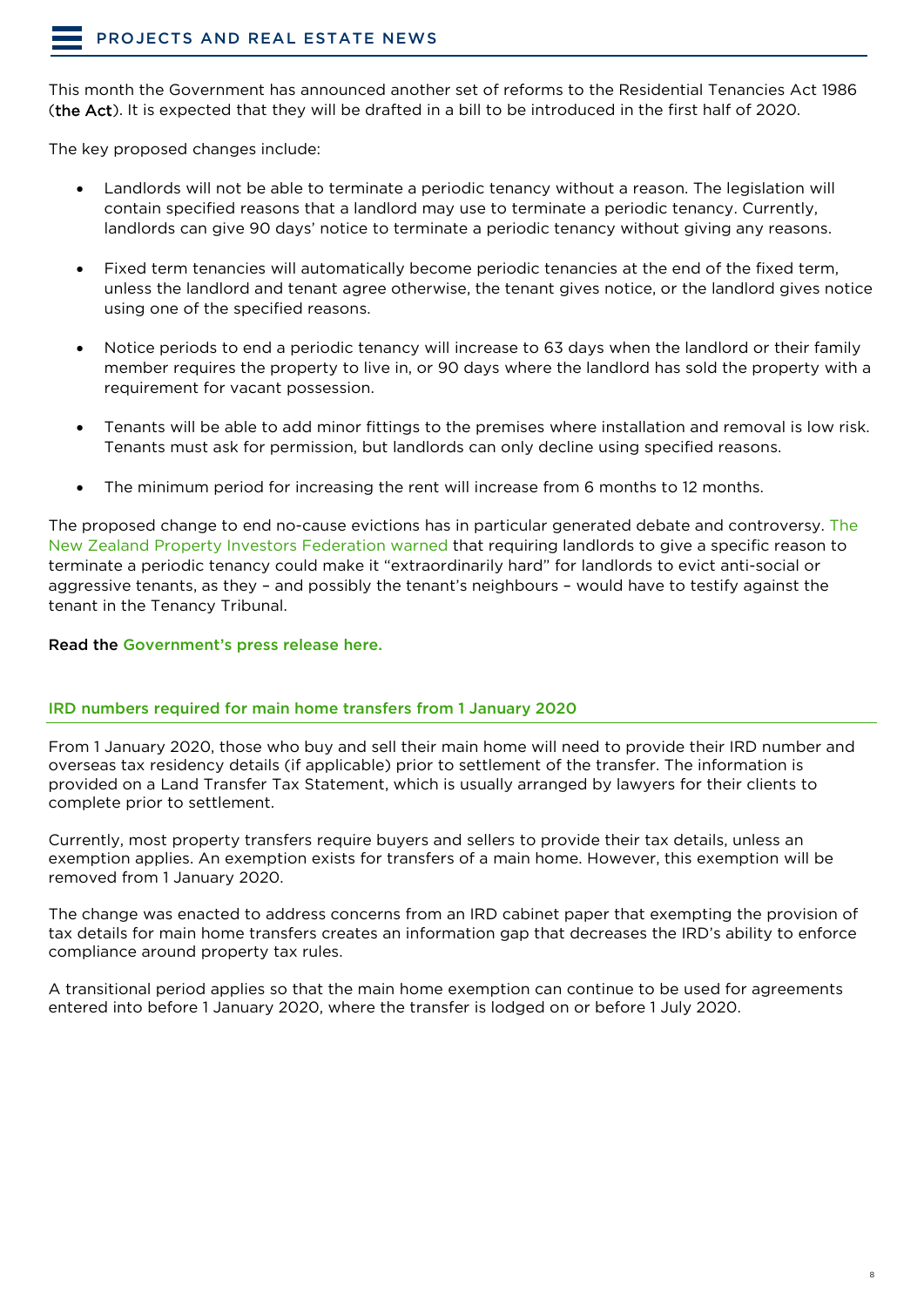<span id="page-8-0"></span>

#### <span id="page-8-1"></span>\* REAL ESTATE

<span id="page-8-2"></span>New standard sale and purchase agreement form for property transactions

The sale and purchase agreement form published jointly by the Auckland District Law Society (ADLS) and Real Estate Institute of New Zealand (REINZ) is widely used as the base form in New Zealand for the sale and purchase of properties.

A new edition of the sale and purchase agreement form has been released, following a revision that took place over nearly two years.

Some key changes reflected in the new edition include a wider range of circumstances under which a party can claim compensation and seek an interim determination in the event of a dispute during the course of the agreement. The GST clause has also been revised with input from the IRD, and faxes as a primary means of sending notifications to the other party under the agreement have been replaced by emails.

Bell Gully regularly advises on many transactions involving the sale or purchase of property. If you need assistance or advice in this area, please contact one of our specialist real estate lawyers or your usual Bell Gully advisor.

#### <span id="page-8-3"></span>**PROJECTS**

<span id="page-8-4"></span>Infrastructure Commission publishes updated pipeline on infrastructure spending

In May 2019, the Infrastructure Commission published its initial pipeline of infrastructure spending, which covered 174 projects with an expected value of \$6.1 billion. The initial pipeline was based on data from five government agencies.

This month, the Commission published an updated pipeline which covers more than 500 projects with an estimated value of \$21.1 billion. The updated pipeline is based on data from 15 government agencies.

Transport projects make up the largest proportion of the forecasted spending, accounting for about a third of it.

Stuff.co.nz reported that the list of organisations contributing to this latest estimate still appeared far from comprehensive.

"As with any tool of this kind, it is only as valuable as the information it contains. We welcome the 10 additional contributors to this version and encourage all government agencies and councils to share their plans," said Commission Chairman Allan Bollard. Notwithstanding this, Mr Bollard believed the latest estimate would provide "some useful guidance to the market."

By providing data and insights into anticipated infrastructure spending, the pipeline assists the infrastructure sector to be better prepared on delivering on the Commission's vision to produce high quality infrastructure outcomes for the country.

#### [Click here for the full article.](https://www.stuff.co.nz/business/117342735/infrastructure-commission-tots-up-spending-plans-worth-21b)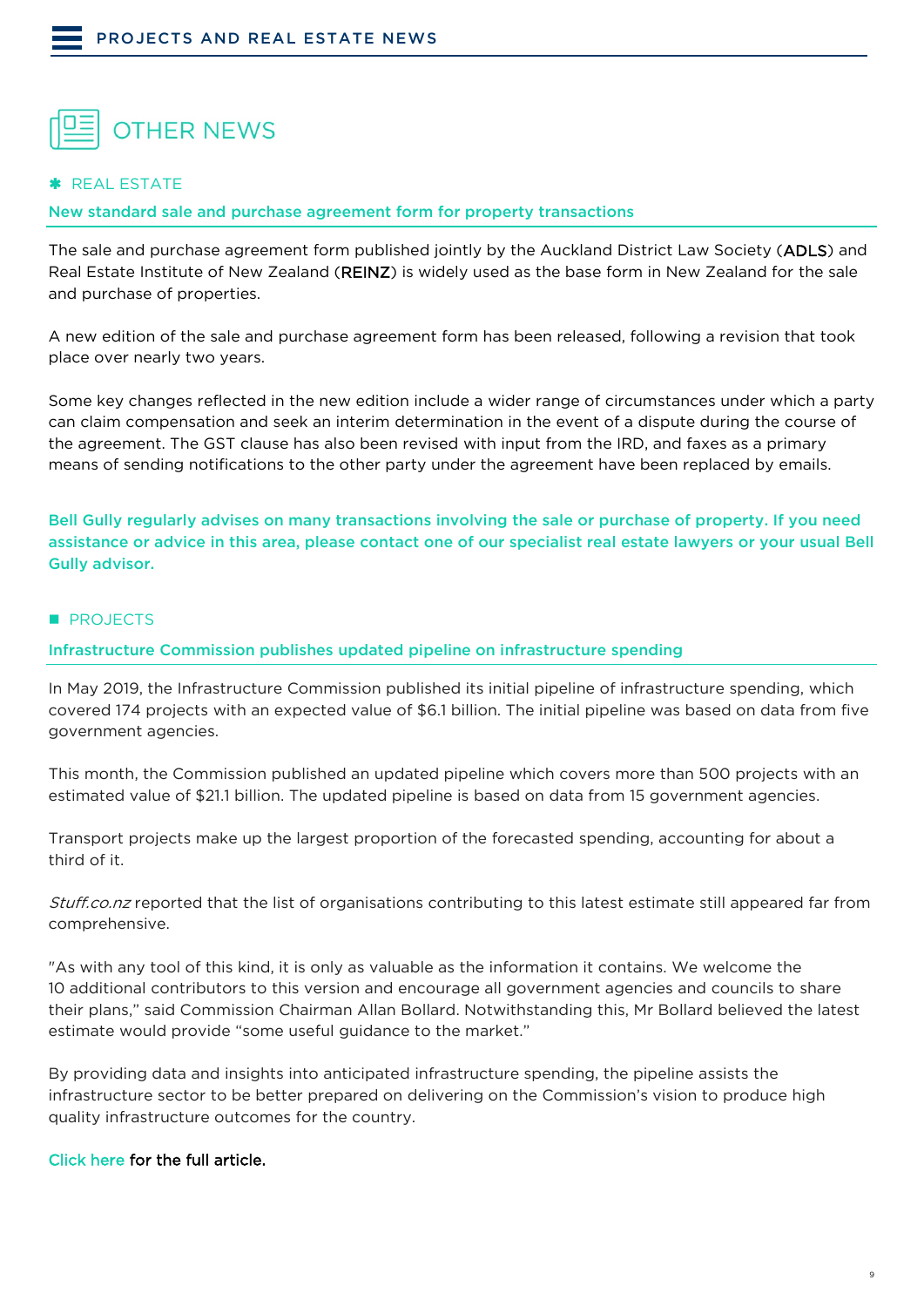#### <span id="page-9-0"></span>Construction lender launched for builders and developers

Building Today, the magazine of the Registered Master Builders Association, reported on the launch of construction financier OmegaBuild. The financier joins a growing market of lenders seeking to provide finance for smaller builders undertaking residential development projects.

Developments financed by the company range from \$300,000 to \$4 million.

"We're a non-bank finance provider targeting the industry. Over the past two years the bigger banks have pulled back quite a bit where there is construction risk. They have less of an appetite for developers wanting to buy sections to build on, and much less of an appetite for mum and dad developers," said Tony Condon, senior broker from OmegaBuild.

#### [Click here for the full article.](https://www.buildingtoday.co.nz/2019/10/29/construction-lender-launched-for-builders-and-developers/)

Bell Gully's construction team is across the current developments and trends in the industry. If you have an issue related to construction law that requires attention, we would be happy to assist.

#### BELL GULLY PROJECTS AND REAL ESTATE TEAM



Andrew Petersen **PARTNED** DDI +64 9 916 8622

мов+64 21 684 533 andrew.petersen@bellgully.com



Jane Holland **PARTNER** 

ppi+64 9 916 8983 мов+64 21 706 129 jane.holland@bellgully.com



David Chisnall PARTNER

ppi +64 4 915 6966 мов+64 27 594 8505 david.chisnall@bellgully.com



lan Becke **PARTNER** 

ppi +64 9 916 8795 мов +64 21 804 096 ian.becke@bellgully.com



Karl Anderson **PARTNER** 

DDI+64 9 916 8845 мов+64 21 661 726 karl.anderson@bellgully.com